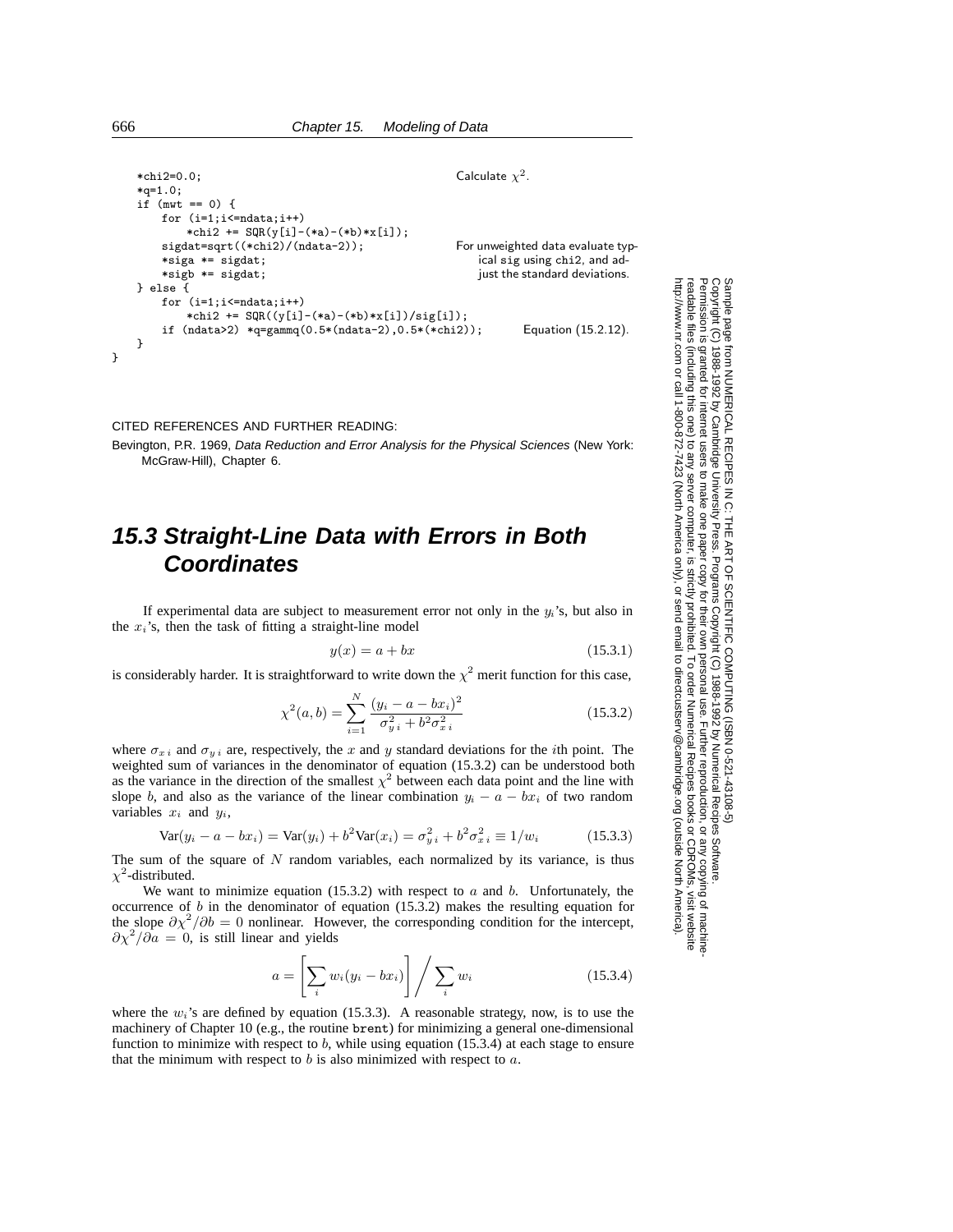

Figure 15.3.1. Standard errors for the parameters  $a$  and  $b$ . The point  $B$  can be found by varying the slope b while simultaneously minimizing the intercept  $\alpha$ . This gives the standard error  $\sigma$ , and also the value s. The standard error  $\sigma_a$  can then be found by the geometric relation  $\sigma_a^2 = s^2 + r^2$ .

Because of the finite error bars on the  $x_i$ 's, the minimum  $\chi^2$  as a function of b will be finite, though usually large, when b equals infinity (line of infinite slope). The angle  $\theta \equiv \arctan b$  is thus more suitable as a parametrization of slope than b itself. The value of  $\chi^2$ will then be periodic in  $\theta$  with period  $\pi$  (not  $2\pi$ !). If any data points have very small  $\sigma_y$ 's but moderate or large  $\sigma_x$ 's, then it is also possible to have a maximum in  $\chi^2$  near zero slope,  $\theta \approx 0$ . In that case, there can sometimes be two  $\chi^2$  minima, one at positive slope and the other at negative. Only one of these is the correct global minimum. It is therefore important to have a good starting guess for  $b$  (or  $\theta$ ). Our strategy, implemented below, is to scale the  $y_i$ 's so as to have variance equal to the  $x_i$ 's, then to do a conventional (as in §15.2) linear fit with weights derived from the (scaled) sum  $\sigma_{y_i}^2 + \sigma_{x_i}^2$ . This yields a good starting guess for b if the data are even *plausibly* related to a straight-line model.

Finding the standard errors  $\sigma_a$  and  $\sigma_b$  on the parameters a and b is more complicated. We will see in §15.6 that, in appropriate circumstances, the standard errors in  $a$  and  $\overline{b}$  are the respective projections onto the a and b axes of the "confidence region boundary" where  $\chi^2$ takes on a value one greater than its minimum,  $\Delta \chi^2 = 1$ . In the linear case of §15.2, these projections follow from the Taylor series expansion

$$
\Delta \chi^2 \approx \frac{1}{2} \left[ \frac{\partial^2 \chi^2}{\partial a^2} (\Delta a)^2 + \frac{\partial^2 \chi^2}{\partial b^2} (\Delta b)^2 \right] + \frac{\partial^2 \chi^2}{\partial a \partial b} \Delta a \Delta b \tag{15.3.5}
$$

Because of the present nonlinearity in  $b$ , however, analytic formulas for the second derivatives are quite unwieldy; more important, the lowest-order term frequently gives a poor approximation to  $\Delta \chi^2$ . Our strategy is therefore to find the roots of  $\Delta \chi^2 = 1$  numerically, by adjusting the value of the slope b away from the minimum. In the program below the general root finder zbrent is used. It may occur that there are no roots at all — for example, if all error bars are so large that all the data points are compatible with each other. It is important, therefore, to make some effort at bracketing a putative root before refining it (cf. §9.1).

Because  $a$  is minimized at each stage of varying  $b$ , successful numerical root-finding leads to a value of  $\Delta a$  that minimizes  $\chi^2$  for the value of  $\Delta b$  that gives  $\Delta \chi^2 = 1$ . This (see Figure 15.3.1) directly gives the tangent projection of the confidence region onto the  $b$  axis, and thus  $\sigma_b$ . It does not, however, give the tangent projection of the confidence region onto the a axis. In the figure, we have found the point labeled B; to find  $\sigma_a$  we need to find the

Copyright (C) 1988-1992 by Cambridge University Press.http://www.nr.com or call 1-800-872-7423 (North America only),readable files (including this one) to any serverPermission is granted for internet users to make one paper copy for their own personal use. Further reproduction, or any copyin Copyright ttp://www.nr.com or call 1-800-872-7423 (North America only), or send email to directcustserv@cambridge.org (outside North America) sample page from NUMERICAL RECIPES IN C: THE ART OF SCIENTIFIC COMPUTING (ISBN 0-521-43108-5)<br>Copyright (C) 1988-1992 by Cambridge University Press. Programs Copyright (C) 1988-1992 by Numerical Recipes Software. computer, is strictly prohibited. To order Numerical Recipes booksPrograms Copyright (C) 1988-1992 by Numerical Recipes Software. or send email to directcustserv@cambridge.org (outside North America). or CDROMs, visit website g of machine-

Sample page from NUMERICAL RECIPES IN C: THE ART OF SCIENTIFIC COMPUTING (ISBN 0-521-43108-5)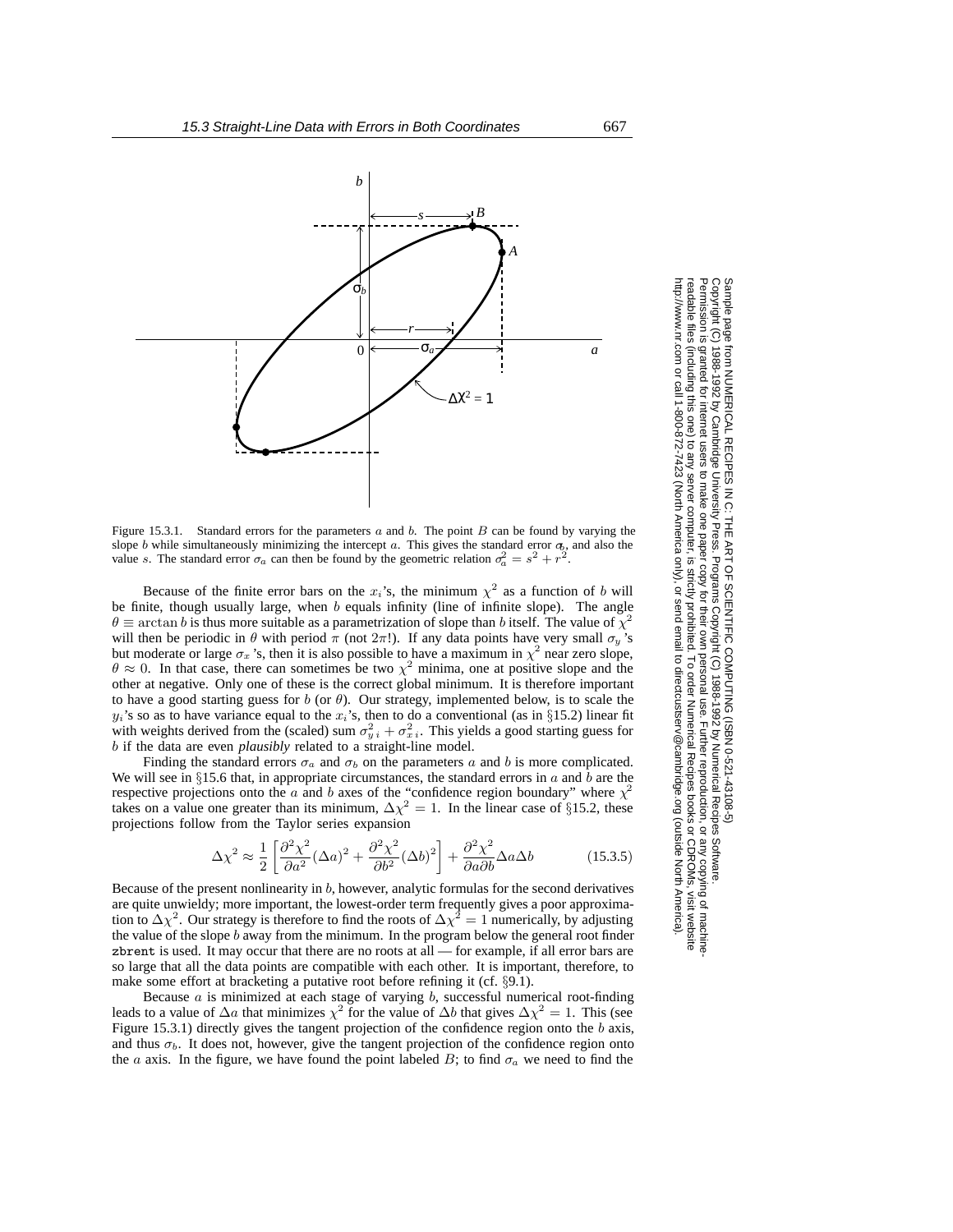point A. Geometry to the rescue: To the extent that the confidence region is approximated by an ellipse, then you can prove (see figure) that  $\sigma_a^2 = r^2 + s^2$ . The value of s is known from having found the point B. The value of r follows from equations (15.3.2) and (15.3.3) applied at the  $\chi^2$  minimum (point O in the figure), giving

$$
r^2 = 1 / \sum_{i} w_i
$$
 (15.3.6)

Actually, since  $b$  can go through infinity, this whole procedure makes more sense in  $(a, \theta)$  space than in  $(a, b)$  space. That is in fact how the following program works. Since it is conventional, however, to return standard errors for a and b, not a and  $\theta$ , we finally use the relation

$$
\sigma_b = \sigma_\theta / \cos^2 \theta \tag{15.3.7}
$$

We caution that if b and its standard error are both large, so that the confidence region actually includes infinite slope, then the standard error  $\sigma_b$  is not very meaningful. The function chixy is normally called only by the routine fitexy. However, if you want, you can yourself explore the confidence region by making repeated calls to chixy (whose argument is an angle  $\theta$ , not a slope b), after a single initializing call to fitexy.

A final caution, repeated from §15.0, is that if the goodness-of-fit is not acceptable (returned probability is too small), the standard errors  $\sigma_a$  and  $\sigma_b$  are surely not believable. In dire circumstances, you might try scaling all your  $x$  and  $y$  error bars by a constant factor until the probability is acceptable (0.5, say), to get more plausible values for  $\sigma_a$  and  $\sigma_b$ .

```
#include <math.h>
#include "nrutil.h"
#define POTN 1.571000
#define BIG 1.0e30
#define PI 3.14159265
#define ACC 1.0e-3
```
float \*xx,\*yy,\*sx,\*sy,\*ww,aa,offs;

int nn;<br>
float \*xx,\*yy,\*sx,\*sy,\*ww,aa,offs;<br>
chixy.<br>
chixy.

void fitexy(float x[], float y[], int ndat, float sigx[], float sigy[],

float \*a, float \*b, float \*siga, float \*sigb, float \*chi2, float \*q) Straight-line fit to input data  $x[1..ndat]$  and  $y[1..ndat]$  with errors in both  $x$  and  $y$ , the respective standard deviations being the input quantities  $\text{sigx}[1 \dots \text{ndat}]$  and  $\text{sigy}[1 \dots \text{ndat}]$ . Output quantities are a and b such that  $y = a + bx$  minimizes  $\chi^2$ , whose value is returned as chi2. The  $\chi^2$  probability is returned as q, a small value indicating a poor fit (sometimes indicating underestimated errors). Standard errors on a and b are returned as siga and sigb. These are not meaningful if either (i) the fit is poor, or (ii)  $b$  is so large that the data are consistent with a vertical (infinite b) line. If siga and sigb are returned as BIG, then the data are consistent with *all* values of b. {

```
void avevar(float data[], unsigned long n, float *ave, float *var);
float brent(float ax, float bx, float cx,
   float (*f)(float), float tol, float *xmin);
float chixy(float bang);
void fit(float x[], float y[], int ndata, float sig[], int mwt,
   float *a, float *b, float *siga, float *sigb, float *chi2, float *q);
float gammq(float a, float x);
void mnbrak(float *ax, float *bx, float *cx, float *fa, float *fb,
   float *fc, float (*func)(float));
float zbrent(float (*func)(float), float x1, float x2, float tol);
int j;
float swap,amx,amn,varx,vary,ang[7],ch[7],scale,bmn,bmx,d1,d2,r2,
   dum1,dum2,dum3,dum4,dum5;
```
xx=vector(1,ndat); yy=vector(1,ndat);

Permission is granted for internet users to make one paper copy for their own personal use. Further reproduction, or any copyin Copyright (C) 1988-1992 by Cambridge University Press.Programs Copyright (C) 1988-1992 by Numerical Recipes Software. Sample page from NUMERICAL RECIPES IN C: THE ART OF SCIENTIFIC COMPUTING (ISBN 0-521-43108-5) g of machinereadable files (including this one) to any servercomputer, is strictly prohibited. To order Numerical Recipes booksor CDROMs, visit website http://www.nr.com or call 1-800-872-7423 (North America only),or send email to directcustserv@cambridge.org (outside North America).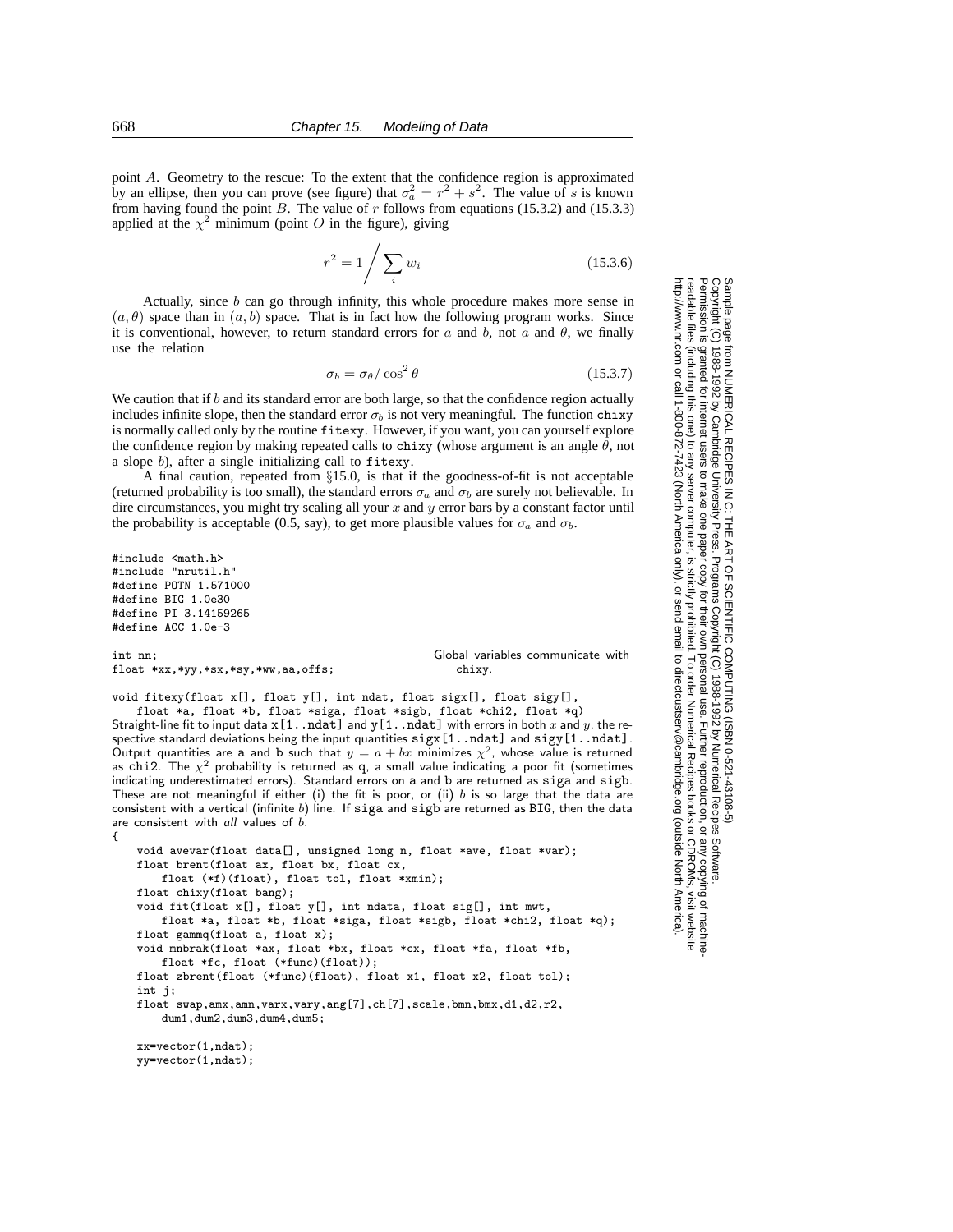Permission is granted for internet users to make one paper copy for their own personal use. Further reproduction, or any copyin

computer, is strictly prohibited. To order Numerical Recipes books

or send email to directcustserv@cambridge.org (outside North America).

Sample page from NUMERICAL RECIPES IN C: THE ART OF SCIENTIFIC COMPUTING (ISBN 0-521-43108-5)

Programs Copyright (C) 1988-1992 by Numerical Recipes Software.

g of machine-

or CDROMs, visit website

Copyright (C) 1988-1992 by Cambridge University Press.

readable files (including this one) to any server

http://www.nr.com or call 1-800-872-7423 (North America only),

```
sx=vector(1,ndat);
sy=vector(1,ndat);
ww=vector(1,ndat);<br>avevar(x,ndat,kdum1,kvarx);Find the x and y variances, and scale
                                                              the data into the global variables
                                                              for communication with the func-
                                                              tion chixy.
avevar(y,ndat,&dum1,&vary);
scale=sqrt(varx/vary);
nn=ndat;
for (j=1;j<=ndat;j++) {
     xx[j]=x[j];yy[j]=y[j]*scale;
    sx[j]=sigx[j];sy[j]=sigy[j]*scale;
    ww[j]=sqrt(SQR(sx[j])+SQR(sy[j])); Use both x and y weights in first
} trial fit.
fit(xx,yy,nn,ww,1,&dum1,b,&dum2,&dum3,&dum4,&dum5); Trial fit for b.
offs=ang[1]=0.0; Construct several angles for refer-
                                                              ence points, and make b an an-
                                                              gle.
ang[2] = atan(*b);
ang[4]=0.0;
ang[5] = ang[2];
ang[6]=POTN;
for (j=4;j<=6;j++ ch[j]=chixy(ang[j]);
mnbrak(&ang[1],&ang[2],&ang[3],&ch[1],&ch[2],&ch[3],chixy);
Bracket the \chi^2 minimum and then locate it with brent.
*chi2=brent(ang[1],ang[2],ang[3],chixy,ACC,b);
*chi2=chixy(*b);
*a=aa;
*q=gammq(0.5*(nn-2),*chi2*0.5); Compute \chi^2 probability.<br>for (r2=0.0.i=1:i<=nn;i++) r2 += ww[j]; Save the inverse sum of weights at
for (r2=0.0,j=1;j<=nn;j++) r2 += ww[j];<br>r2=1.0/r2:
r2=1.0/r2; the minimum.<br>bmx=BIG: Now, find standar
bmx=BIG;<br>bmx=BIG;<br>bmn=BIG;<br>\text{Down};<br>\text{Down};<br>\text{Down};<br>\text{Down};<br>\text{Down};<br>\text{Down};<br>\text{Down};<br>\text{Down};<br>\text{Down};<br>\text{Down};<br>\text{Down};<br>\text{Down};<br>\text{Down};<br>\text{Down};<br>\text{Down};<br>\text{Down};<br>\text{Down};<br>\text{Down};<br>\text{Down};<br>\text{Down};<br>\text{Down};<br>\text{Downpoints where \Delta \chi^2 = 1.
offs=(*chi2)+1.0;<br>for (j=1;j<=6;j++) {
                                                         Go through saved values to bracket
                                                              the desired roots. Note period-
                                                              icity in slope angles.
     if (ch[i] > offs) {
         \mathtt{d1=fabs}(\mathtt{ang[j]}-(\ast\mathtt{b}));while (d1 > = PI) d1 - = PI;d2 = PI - d1;if (ang[j] < *b) {
              swap=d1;
              d1=d2;
              d2=swap;
         }
         if (d1 < bmx) bmx=d1;
         if (d2 < bmn) bmn=d2;
    }
}<br>if (bmx < BIG) {
                                                          Call zbrent to find the roots.
    bmx=zbrent(chixy,*b,*b+bmx,ACC)-(*b);
     amx=aa-(*a);
    bmn=zbrent(chixy,*b,*b-bmn,ACC)-(*b);
     amn=aa-(*a);
     *sigb=sqrt(0.5*(bmx*bmx+bmn*bmn))/(scale*SQR(cos(*b)));
     *siga=sqrt(0.5*(amx*amx+amn*amn)+r2)/scale; Error in a has additional piece
} else (*sigb) = (*siga) = BIG; *a /= scale;Unscale the answers.
*b=tan(*b)/scale;
free_vector(ww,1,ndat);
free_vector(sy,1,ndat);
free_vector(sx,1,ndat);
free_vector(yy,1,ndat);
free_vector(xx,1,ndat);
```
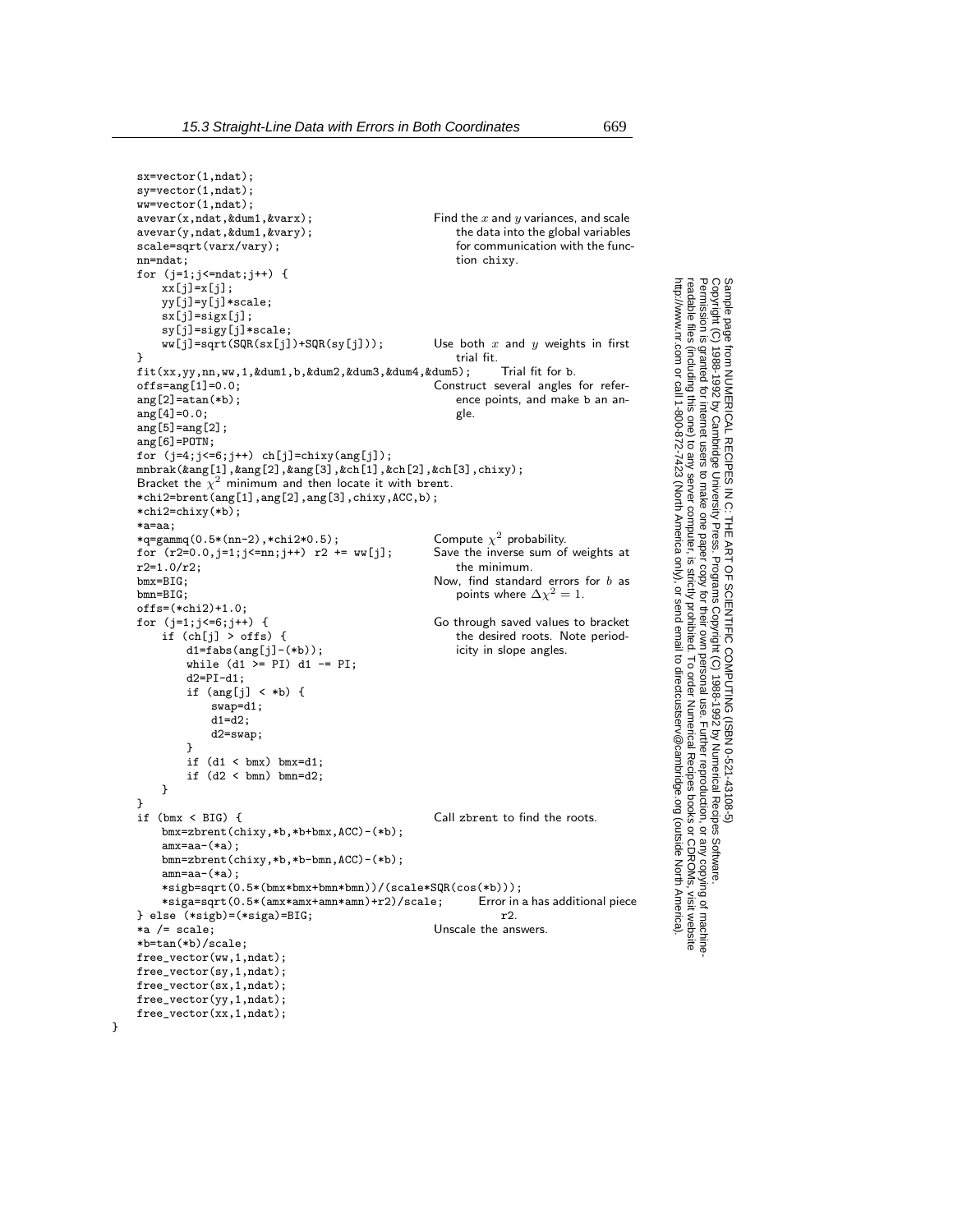```
#include <math.h>
#include "nrutil.h"
#define BIG 1.0e30
extern int nn;
extern float *xx,*yy,*sx,*sy,*ww,aa,offs;
float chixy(float bang)
Captive function of fitexy, returns the value of (\chi^2 - \text{offs}) for the slope b=tan(bang).
Scaled data and offs are communicated via the global variables.
{
    int i:
    float ans,avex=0.0,avey=0.0,sumw=0.0,b;
    b=tan(bang);
    for (j=1; j<=nn; j++) {
        ww[j] = SQR(b*sx[j])+SQR(sy[j]);sumw += (ww[j] = (ww[j] < 1.0/BIG ? BIG : 1.0/ww[j]));
        avex += ww[j] *xx[j];
        avey += ww[j]*yy[j];
    }
    avex / = sumw;
    avey / = sumw;
    aa=avey-b*avex;
    for (\text{ans} = -\text{offs}, j=1; j<=nn; j++)ans += ww[j]*SQR(yy[j]-aa-b*xx[j]);
    return ans;
}
```
Be aware that the literature on the seemingly straightforward subject of this section is generally confusing and sometimes plain wrong. Deming's[1] early treatment is sound, but its reliance on Taylor expansions gives inaccurate error estimates. References[2-4] are reliable, more recent, general treatments with critiques of earlier work. York [5] and Reed [6] usefully discuss the simple case of a straight line as treated here, but the latter paper has some errors, corrected in [7]. All this commotion has attracted the Bayesians [8-10], who have still different points of view.

## CITED REFERENCES AND FURTHER READING:

- Deming, W.E. 1943, Statistical Adjustment of Data (New York: Wiley), reprinted 1964 (New York: Dover). [1]
- Jefferys, W.H. 1980, Astronomical Journal, vol. 85, pp. 177–181; see also vol. 95, p. 1299 (1988). [2]
- Jefferys, W.H. 1981, Astronomical Journal, vol. 86, pp. 149–155; see also vol. 95, p. 1300 (1988). [3]
- Lybanon, M. 1984, American Journal of Physics, vol. 52, pp. 22–26. [4]
- York, D. 1966, Canadian Journal of Physics, vol. 44, pp. 1079–1086. [5]
- Reed, B.C. 1989, American Journal of Physics, vol. 57, pp. 642–646; see also vol. 58, p. 189, and vol. 58, p. 1209. [6]
- Reed, B.C. 1992, American Journal of Physics, vol. 60, pp. 59–62. [7]
- Zellner, A. 1971, An Introduction to Bayesian Inference in Econometrics (New York: Wiley); reprinted 1987 (Malabar, FL: R. E. Krieger Pub. Co.). [8]
- Gull, S.F. 1989, in Maximum Entropy and Bayesian Methods, J. Skilling, ed. (Boston: Kluwer). [9]
- Jaynes, E.T. 1991, in Maximum-Entropy and Bayesian Methods, Proc. 10th Int. Workshop, W.T. Grandy, Jr., and L.H. Schick, eds. (Boston: Kluwer). [10]
- Macdonald, J.R., and Thompson, W.J. 1992, American Journal of Physics, vol. 60, pp. 66–73.

Permission is granted for internet users to make one paper copy for their own personal use. Further reproduction, or any copyin Copyright (C) 1988-1992 by Cambridge University Press.Programs Copyright (C) 1988-1992 by Numerical Recipes Software. Sample page from NUMERICAL RECIPES IN C: THE ART OF SCIENTIFIC COMPUTING (ISBN 0-521-43108-5) g of machinereadable files (including this one) to any servercomputer, is strictly prohibited. To order Numerical Recipes booksor CDROMs, visit website http://www.nr.com or call 1-800-872-7423 (North America only),or send email to directcustserv@cambridge.org (outside North America).